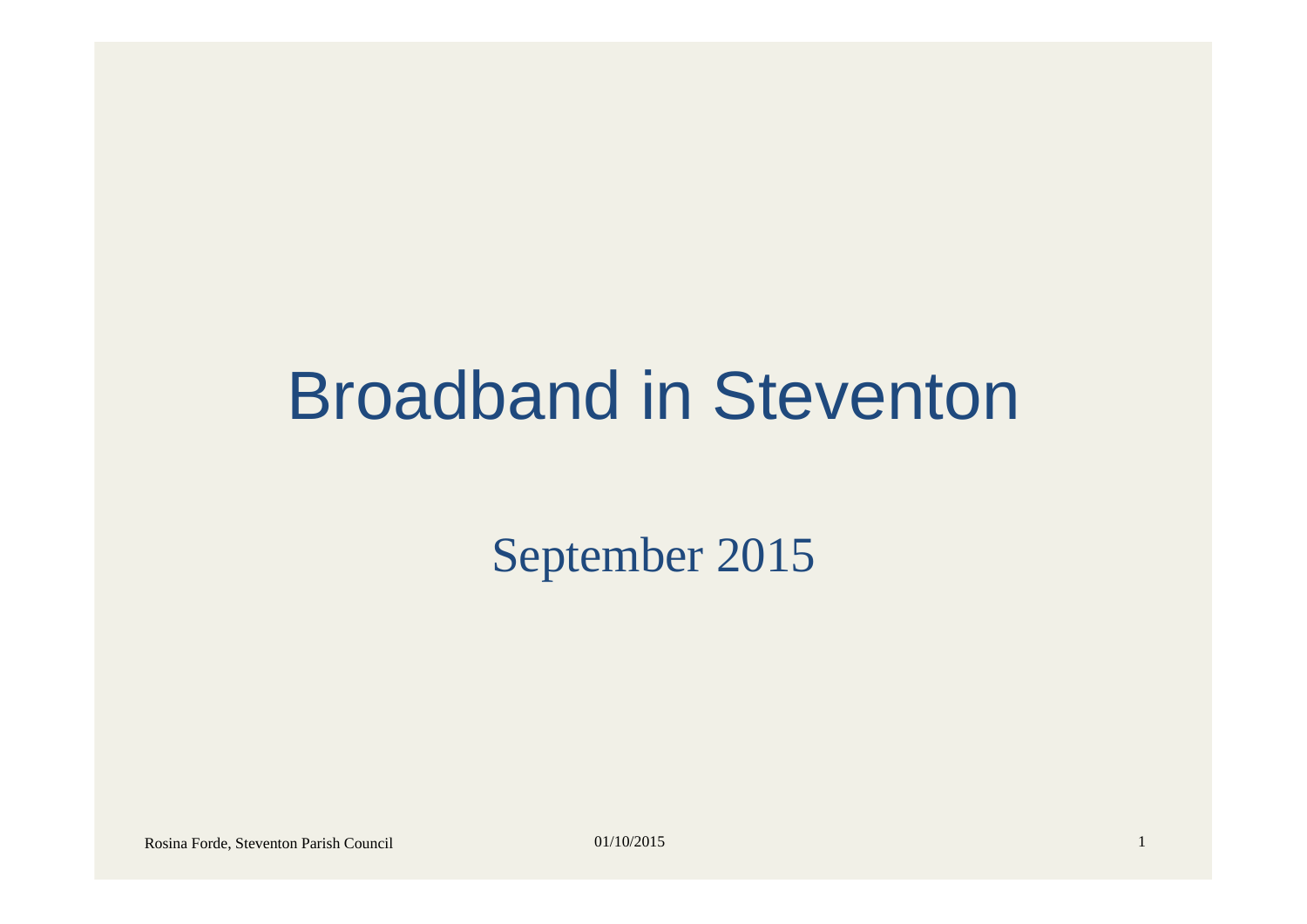## Scope of Research

- Broadband technologies
- What's broadband like in Steventon today?
- Hampshire's Superfast Broadband rollout
- Our Options
- Hints and Tips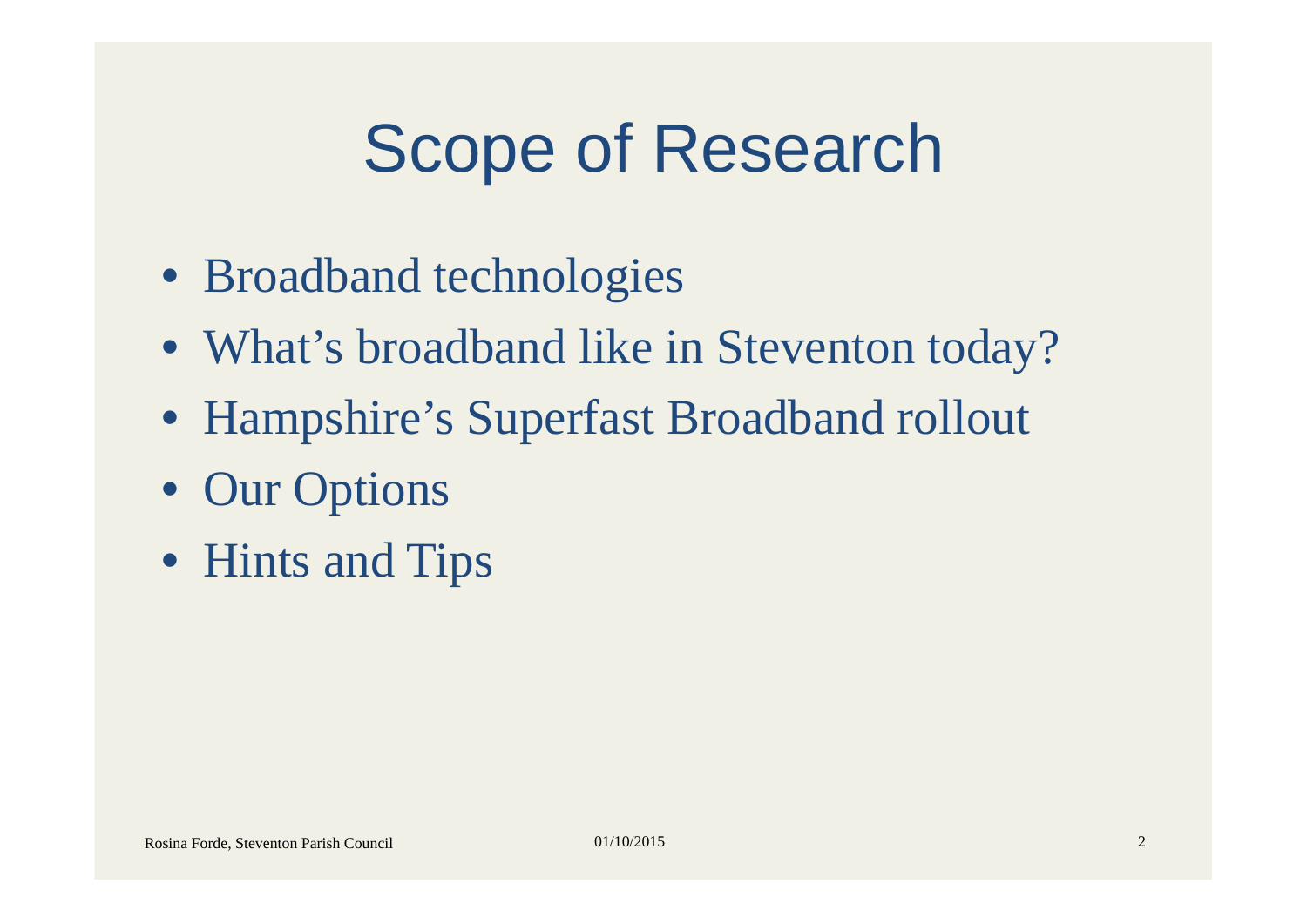## Broadband Delivery

- Broadband over fixed line
- Broadband via Satellite
- Broadband via Cellular/Mobile Data Services
- Broadband via (Local) Wireless Network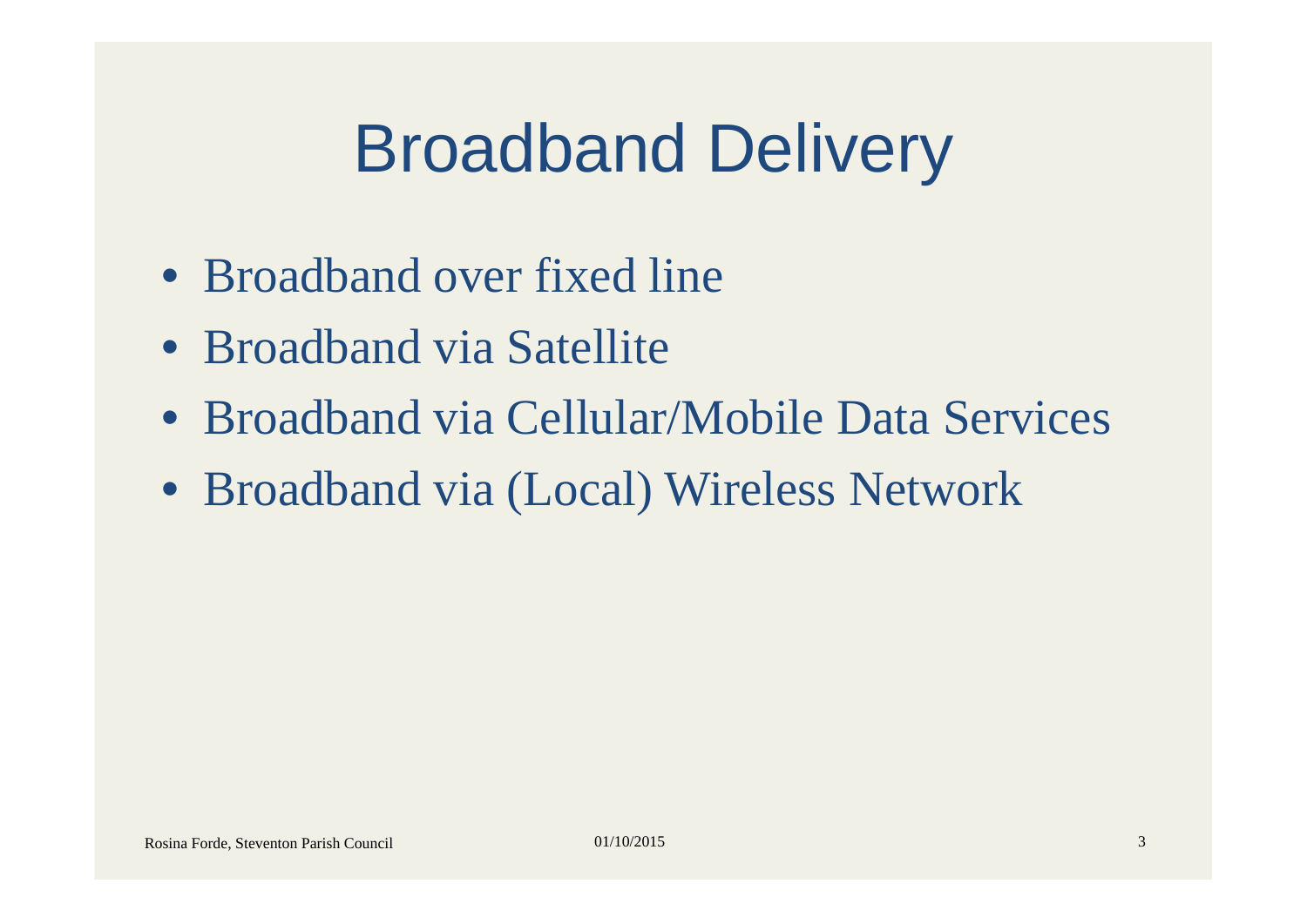### BT Broadband Technologies

#### **Technology overview** Fibre Copper **ADSL Broadband** Copper from the exchange to the premises. **Fibre To The Cabinet (FTTC)** The fibre connection goes to a powered cabinet in the street. The final connection to premises is on copper.

#### **Fibre To The Premise (FTTP)**

The fibre connection goes all the way from the main network to the premises.

Source: BT Fibre broadband: Delivering for Hampshire 2014-04-01



Rosina Forde, Steventon Parish Council 01/10/2015 00/10/2015 4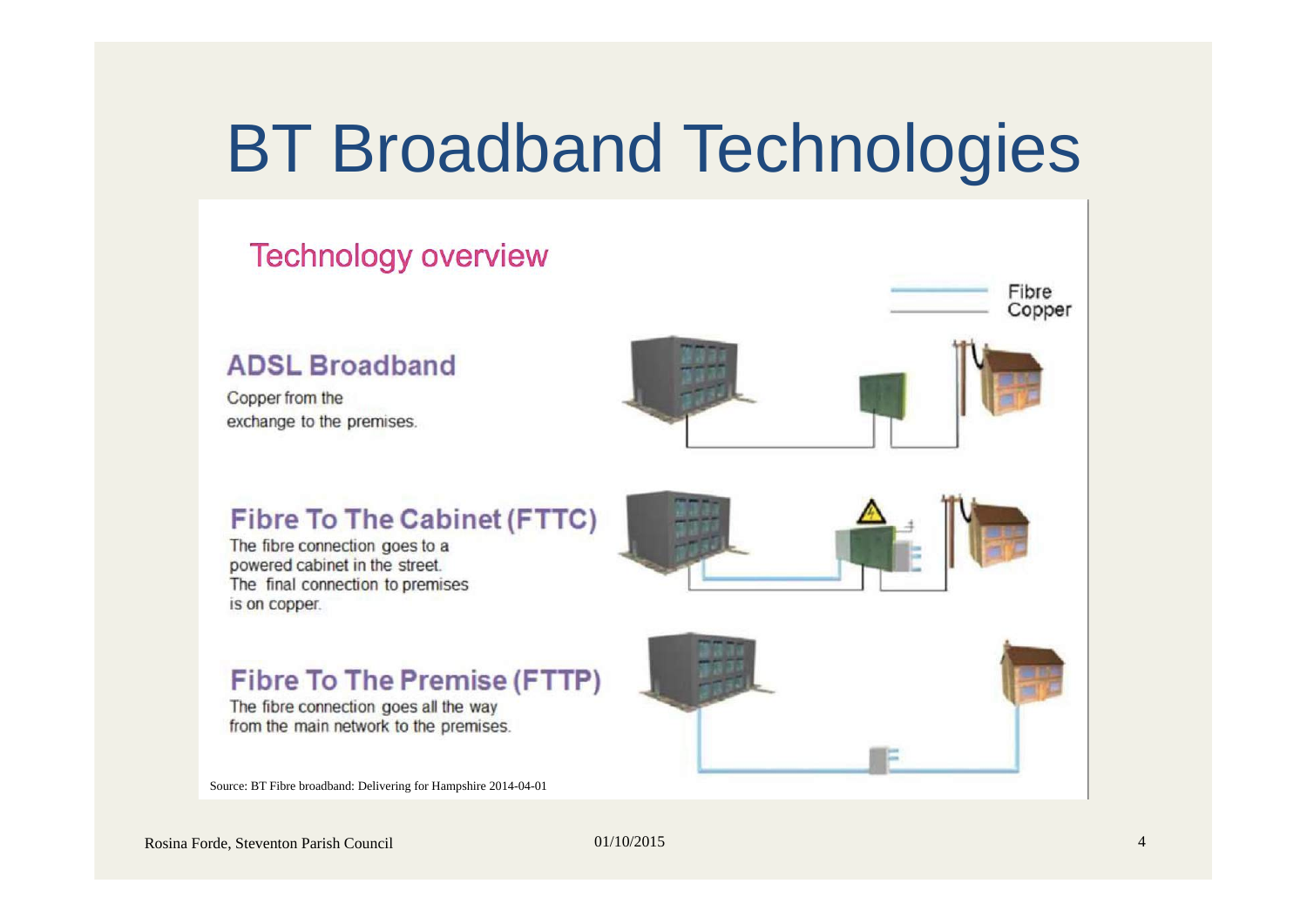### Satellite Broadband



Source: GROUNDCONTROL Global Satellite Solutions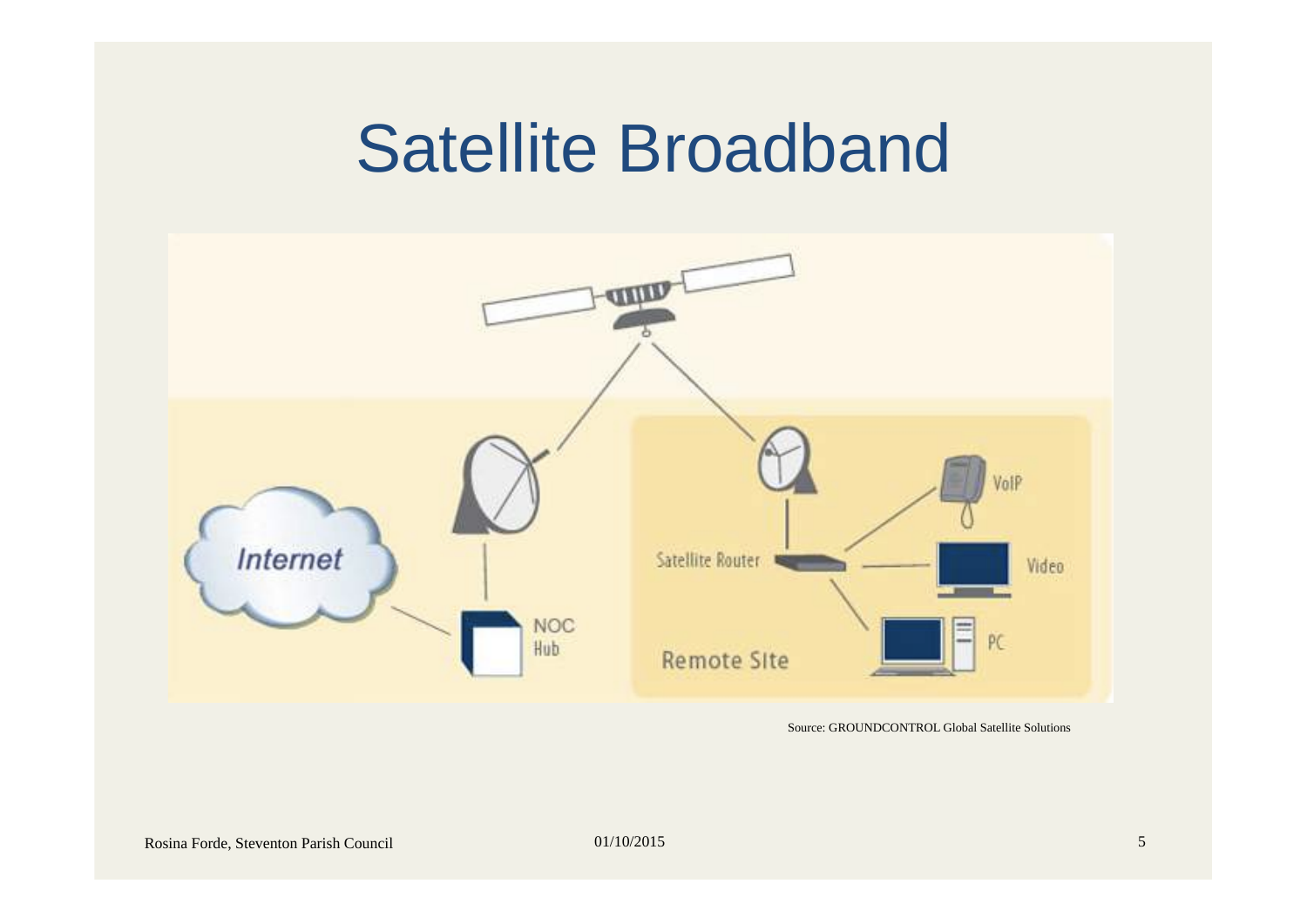#### Mobile/Cellular Wireless Internet





Dongle Connection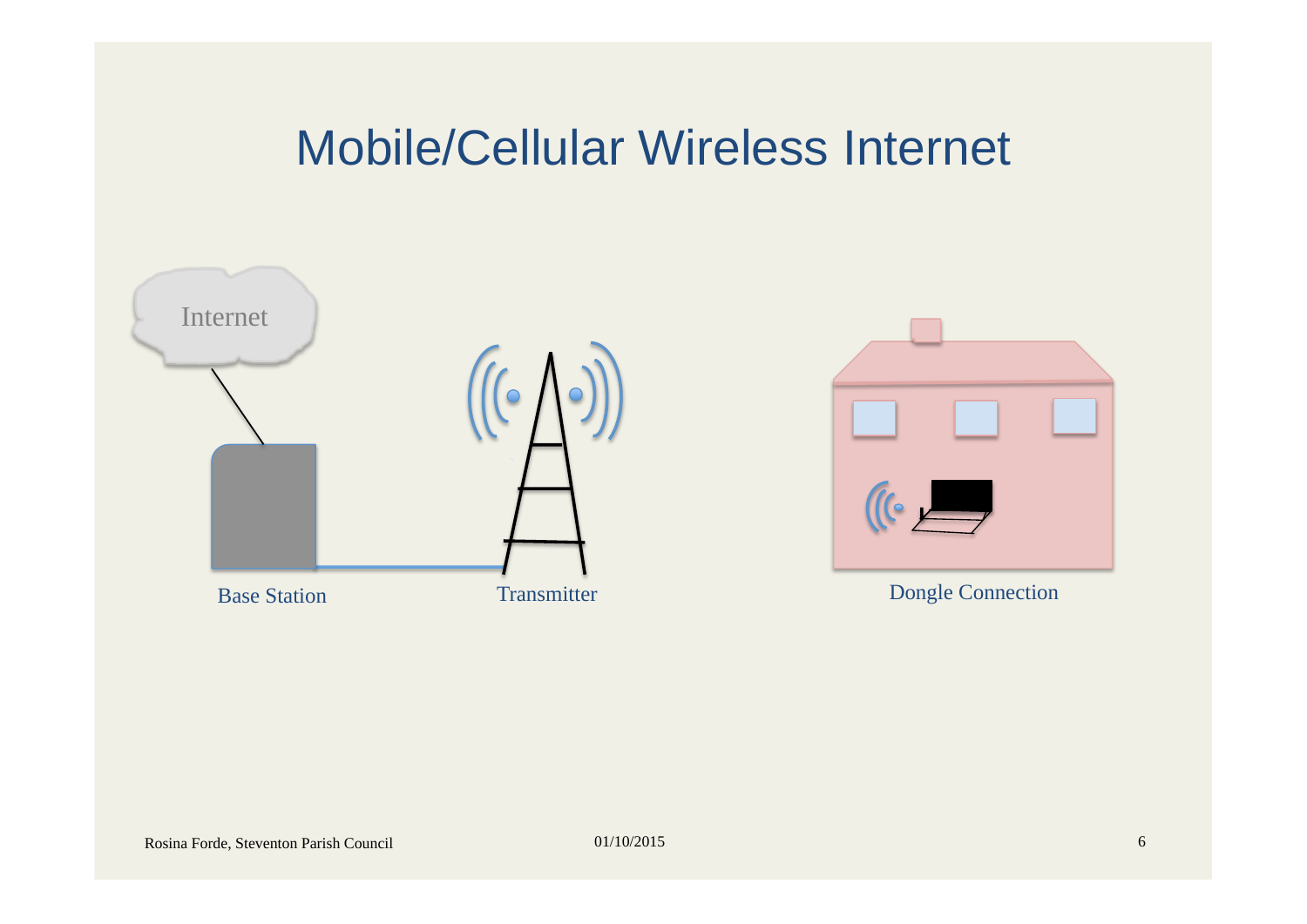### (Local) Wireless Internet

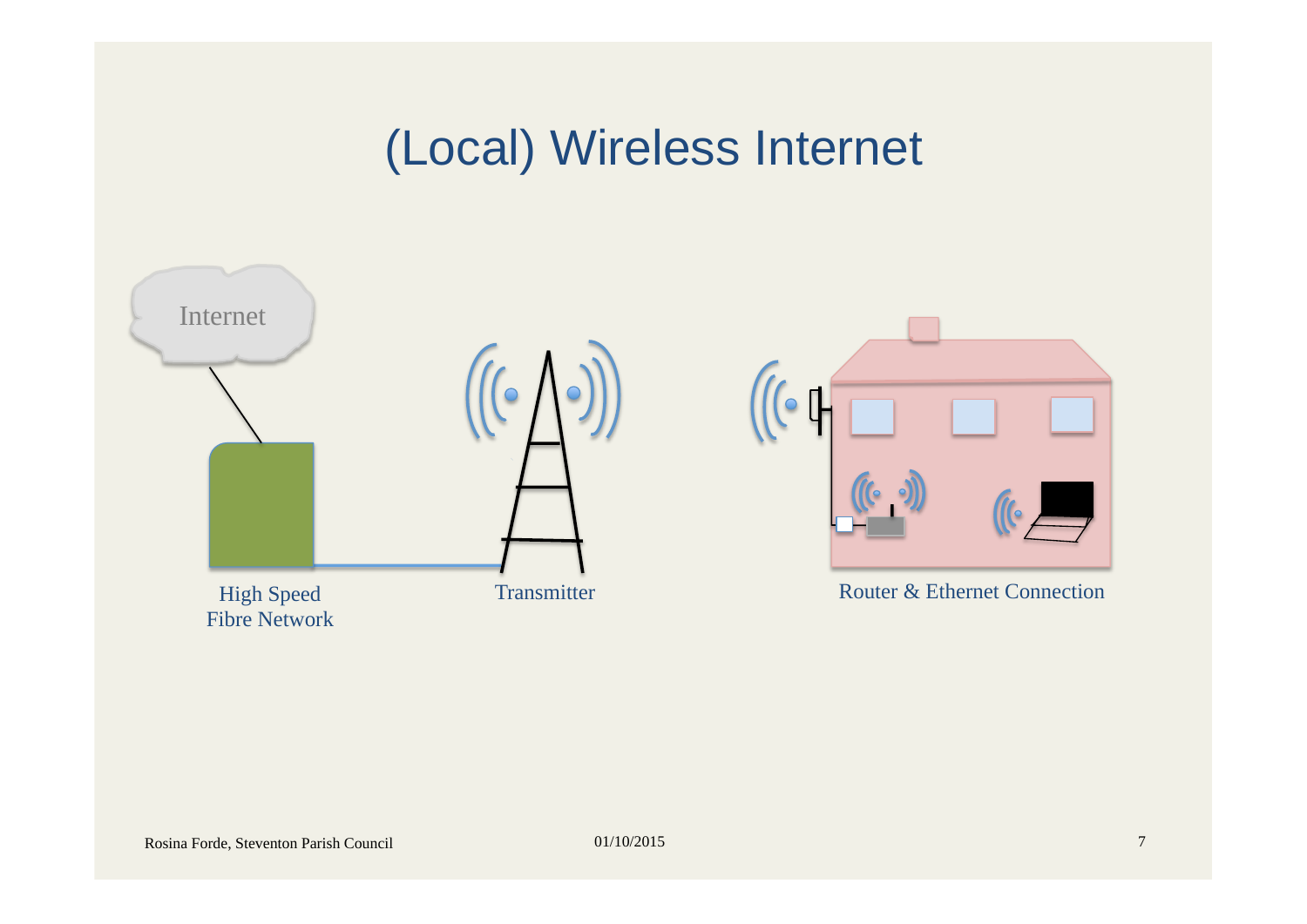### Broadband in Steventon Today

- Broadband via: Fixed line over BT, Satellite and Mobile Operator
	- BT + Plusnet, TalkTalk + Tiscali & AOL UK, Eclipse, Zen, Sky over BT, Vodafone over BT
	- Eurostat's Tooway Satellite & Others(?)
	- Mobile Internet by 3, EE
- Speeds in Mb/s:
	- Steventon Warren end: Resorted to satellite
		- Download:  $5 \rightarrow 20$
	- Oakley side of tunnel: Download:  $2.5 \rightarrow 5.6$ Upload:  $0.37 \rightarrow 0.65$
	- The rest of Steventon: Download:  $0.93 \rightarrow 3.7$ Upload:  $0.14 \rightarrow 0.95$ 
		- Average Download: 2.1
- No pattern across providers
- Feelings: Frustration  $\rightarrow$  Acceptance  $\rightarrow$  Satisfaction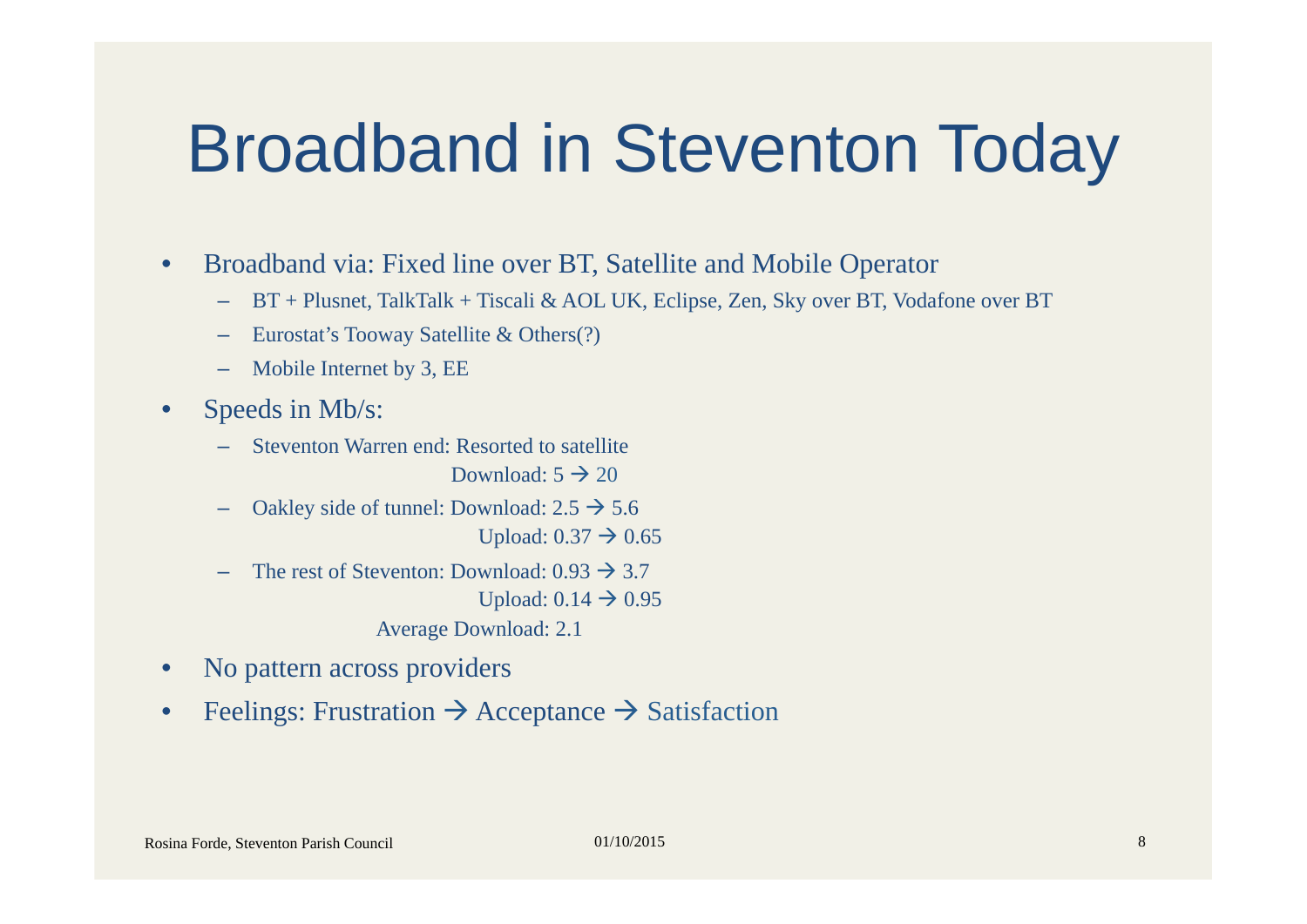#### Superfast Broadband Rollout in Hampshire

- Spring 2014: BT reached 80% premises
- End 2015: Wave 1: Hampshire County Council (HCC) + Department for Culture, Media and Sport (DCMS) + BT -
	- Reaching 90% premises
- September 2018: Wave 2: HCC + DCMS + BT Reaching 96% premises
- North Waltham is fibre enabled
- Steventon is in the remaining 4%:

*"Unfortunately your premises falls into the final 4%, an area that is expensive and difficult to reach. The council is currently working with central government on business models and technology solutions to find a way to make outreach to this percentage possible."*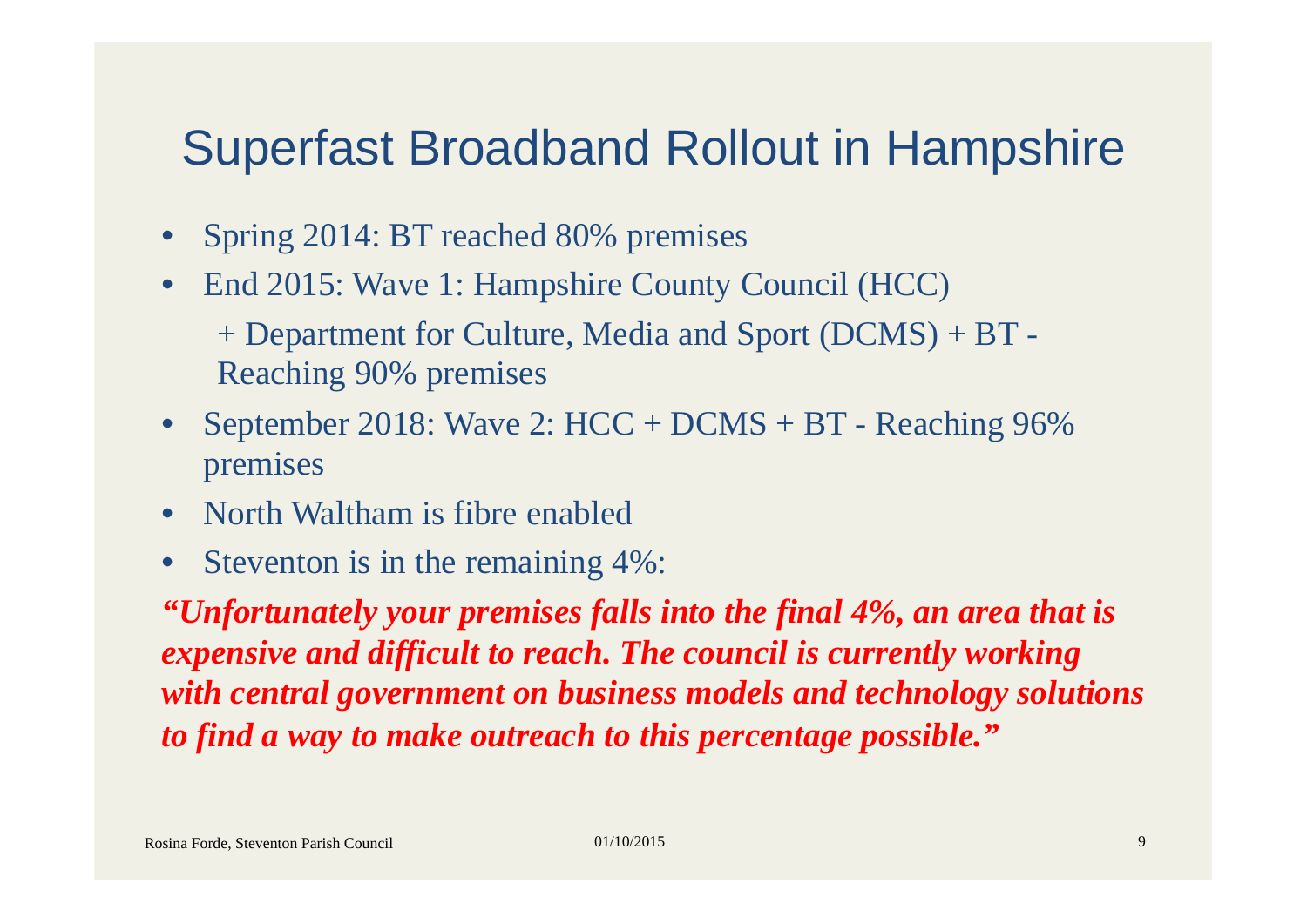# **Options**

- "If BT line incapable of 2Mb/s speed by end 2015, then government intend to offer satellite services providing at least 2Mb/s"
- £3k Government Grant for SMEs
- Go it alone Search web for suppliers
	- Broadband via: Mobile, Satellite
	- or Wireless HiWiFi based in Basingstoke
		- Supplied: Hatch Warren, Beggarwood, Hannington
- Self-funding Superfast Broadband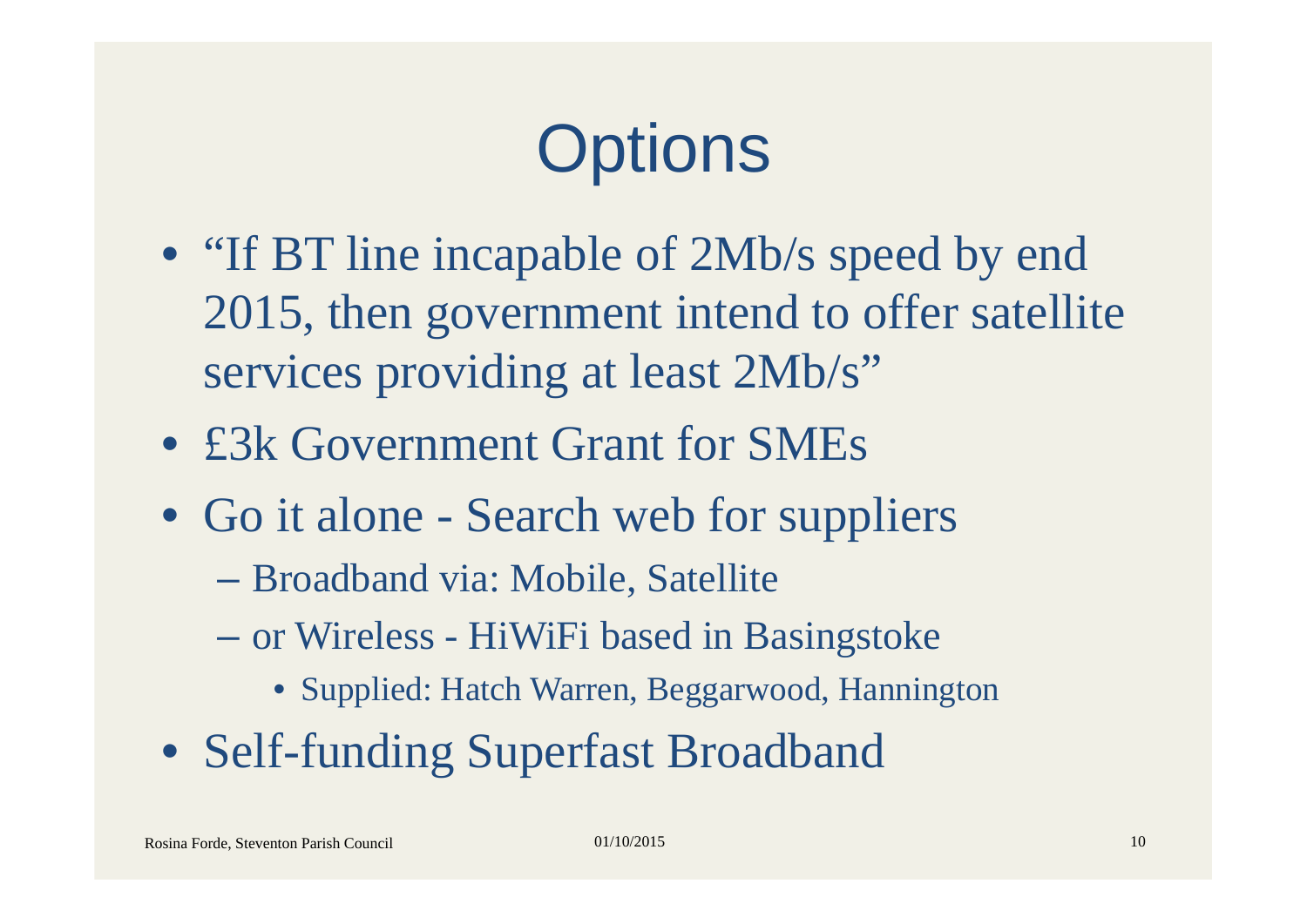### Self-funding Case Study - Rotherwick

- Problems Speeds 1-2Mb/s. 2 Small Business Parks. Home workers. Residents couldn't watch iPlayer. Everything online so slow. Wouldn't be benefitting from improved speeds funded by government.
- End 2011: Early talks with BT re feasibiliy. Would cost village £27,000 and installation could be within 9 months.
- Galvanised villagers. 50 people from 150 households turned up at meeting.
- In total confidence Villagers asked to say how much they would personally contribute for fast broadband.
- Within 2 weeks 90% of money pledged.
- Contract signed with BT August 2012.
- Teething problems Problems with equipment BT engineers carrying + Lots of inconvenience days + Confusion of planning application.
- Work completed by agreed deadline March 2013.
- Speeds now 38Mb/s to nearly 80Mb/s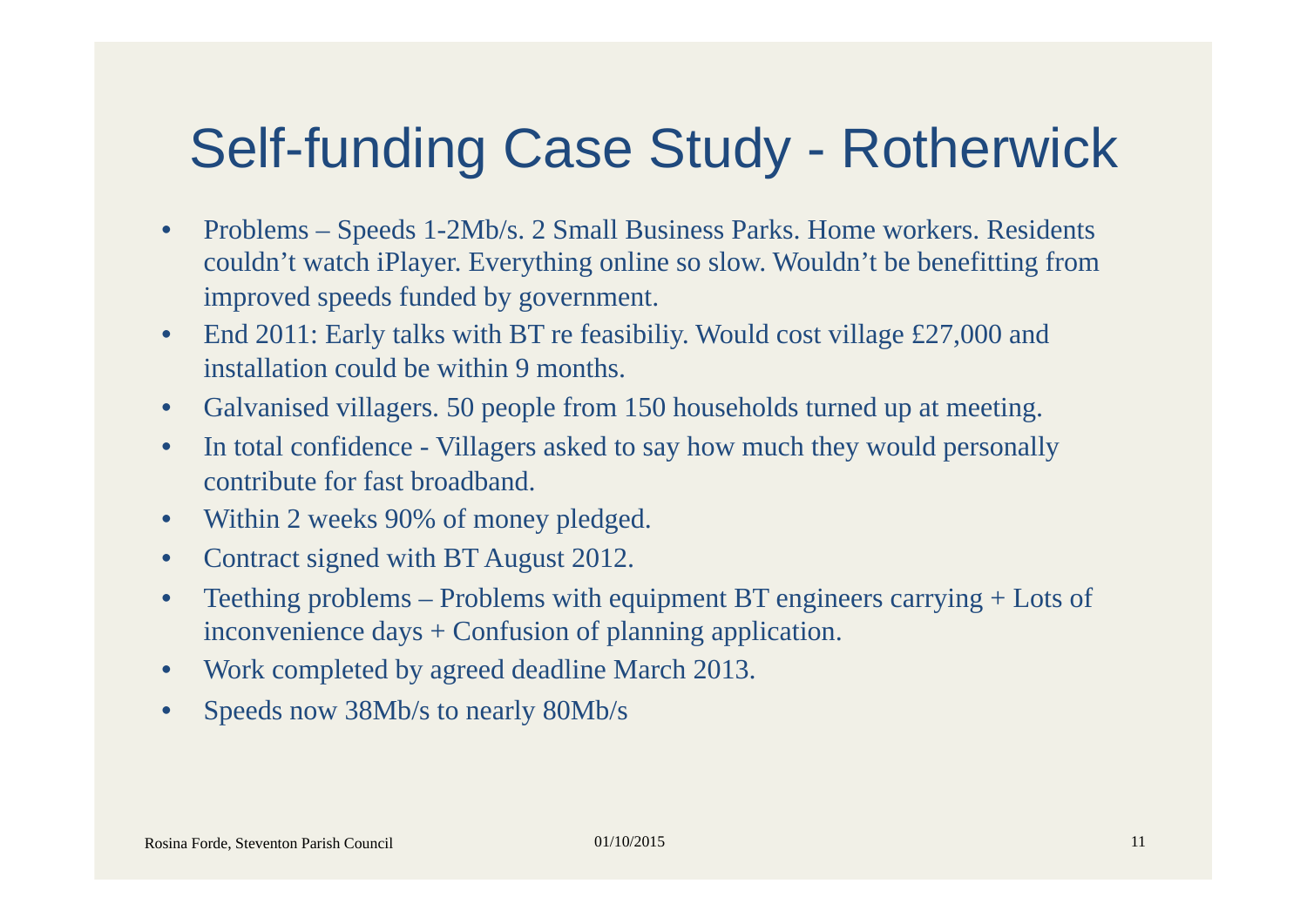### Hints & Tips

- Speed test:
	- Close apps. Turn off other devices. Use Ethernet connection if possible, directly into telephone socket not extension
- Try and improve current speed yourself
	- Place router away from electrical appliances
	- Get a better router
	- Reboot router.
	- Distance or Internal brick walls
		- Extend Wi-Fi signal using Wireless Powerline adaptors
	- Clear browser cache. Have as few windows open as possible.
	- Multiple users You're stumped!!
	- Fault on the line Ring supplier
	- Slugs in the BT box Ring supplier
- Register your interest